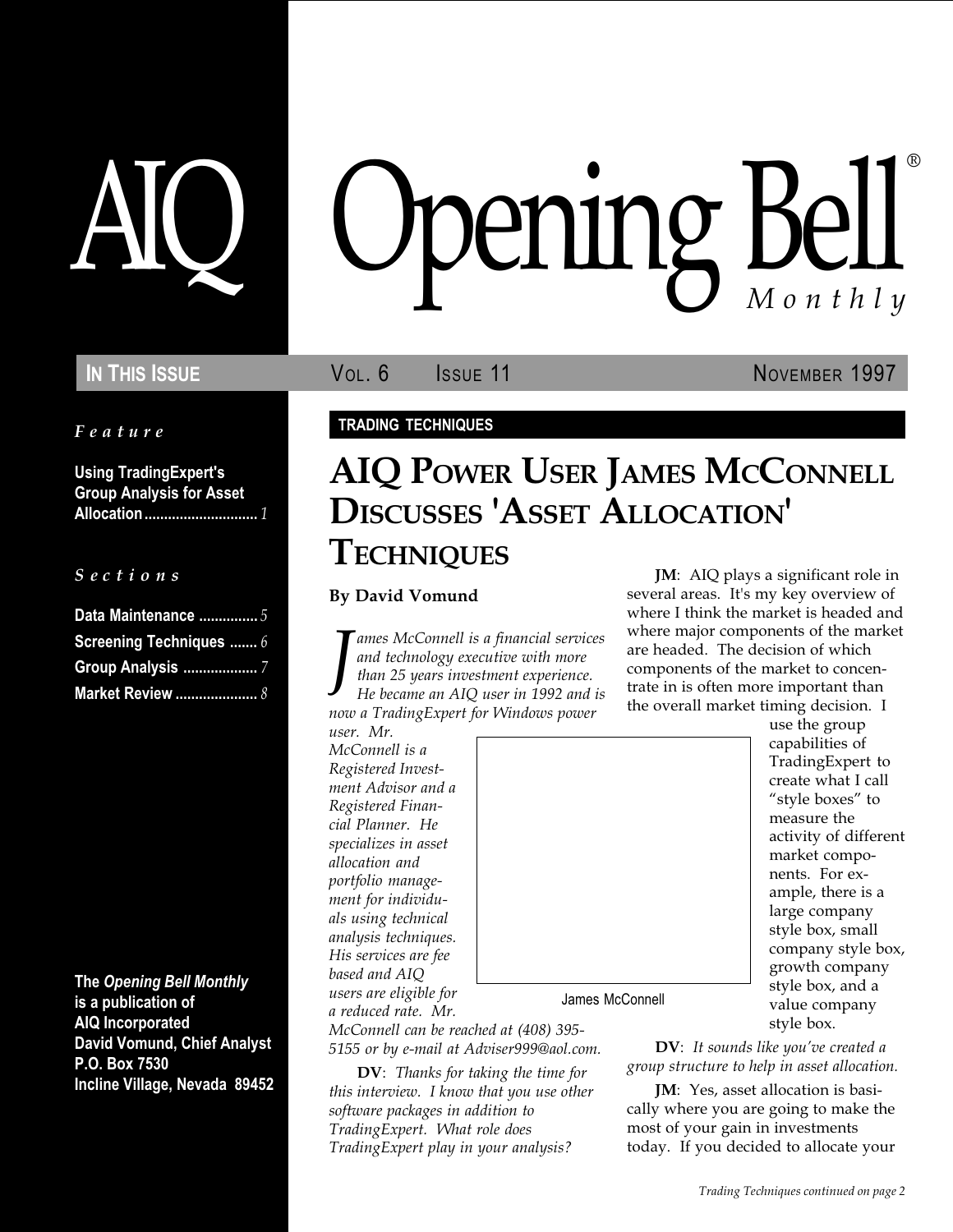## AIQ Opening Bell

#### TRADING TECHNIQUES continued . . .

assets into the Japanese stock market over the U.S. market for the last year, you would be underperforming. Likewise, if you invest in U.S. securities, the small-cap or large-cap decision is important.

DV: How do you use AIQ's TradingExpert to determine which area to concentrate in?

JM: I use AIQ MatchMaker to get a list of stocks and mutual funds that are highly correlated to indexes that measure the style boxes. Some of the indexes that I use are the Barra Growth which measures large-cap growth companies, Barra Value which measures large-cap value companies, Russell Growth which measures small-cap growth companies, and Russell Value which measures small-cap value companies. By running MatchMaker, I get a list of stocks that correlate to each index. These stocks are then placed into separate groups. These groups then represent the style boxes and can be used for either short term trading decisions or for identifying long term trend changes.

With this completed, I'll run reports on these groups and that tells me where my focus should be. My favorite reports are the Price Change - Upside and Group Analysis. These

#### PLEASE SEND CORRESPONDENCE TO:

Opening Bell Monthly G.R. Barbor, Editor P.O. Box 7530 Incline Village, NV 89452

AIQ Opening Bell Monthly does not intend to make trading recommendations, nor do we publish, keep or claim any track records. It is designed as a serious tool to aid investors in their trading decisions through the use of AIQ software and an increased familiarity with technical indicators and trading strategies. AIQ reserves the right to use or edit submissions.

For subscription information, phone 1-800-332-2999 or 1-702-831-2999.

© 1993-1997, AIQ Systems

| 1 AND Reports  |                                        |                |                  |      |              | Figure 1     |
|----------------|----------------------------------------|----------------|------------------|------|--------------|--------------|
|                | Beparts Settings View Generate Help    |                |                  |      |              |              |
| 며              | egril<br><b>Made</b><br>衄              |                |                  |      |              |              |
|                | El Dally Price Change - Upside 8/22/97 |                |                  |      |              | <b>LIDIX</b> |
|                | Group Price Change Short Term          |                |                  |      |              |              |
| Swabel         | <b>Group</b>                           | Present        | TS.              | DTS: | Sector       |              |
| <b>TALK IN</b> | Small Cap Growth (Russell 2000)        | 16             | 83               | g    | <b>STYLE</b> |              |
| <b>LEWAL</b>   | Large Cap Value (SP Bara Value)        | $\overline{B}$ | $\overline{\pi}$ | 1111 | <b>STYLE</b> |              |
| <b>SBILVOL</b> | Sinal Cap Value (Russell 2000)         | $\overline{B}$ | 65               | [14] | <b>STYLE</b> |              |
|                |                                        | R              | 44.              | m    | <b>STYLE</b> |              |
| <b>LGGTH</b>   | Large Cap Growth ISP Barra 5th1        |                |                  |      |              |              |
|                | Group Price Change, Long Term          |                |                  |      |              |              |
| Swabel         | <b>Group</b>                           | Present        | TS.              | DTS. | Section      |              |
| SMI GTH        | Sinal Cap Growth Fluesel 2000          | 16.            | 83.              | я    | <b>STYLE</b> |              |
| <b>LGWAL</b>   | Large Cap Value (SP Bara Value)        | $\overline{B}$ | 四                | [11] | <b>STYLE</b> |              |
| <b>SEILVAL</b> | Sinal Cap Value (Russell 2000)         | B.             | 65               | [14] | <b>STYLE</b> |              |
| <b>LGGTH</b>   | Large Cap Growth ISP Barra 5th1        | Ę,             | 44               | Ш    | <b>STYLE</b> |              |

tell me which groups are outperforming. My focus is on what appears at the top of the report as well as what is moving to the top of the report. The best scenario is catching a style box when it first appears in the top position.

DV: Do you use the default settings on the report?

JM: I typically use the default settings unless I want to catch a short term trend change. If I'm looking for short term movement, I'll decrease the time period used on the Price Change report.

DV: Can you give me an example on how you use this technique?

JM: Looking at the market in August, the Dow peaked on August 7. The Small Company Growth group gave an Expert Rating buy on August 14, which was confirmed by the Phase on August 19. On August 20 its Delta Trend Score was 80, which showed it was moving higher in the report. By August 22 it became obvious that this was the most attractive group. On that day, this group appeared at the top of the Group Analysis report and at the top of the Short Term Upside Price

Change report. (See Figure 1)

Looking at the charts, the Phase indicator should be increasing. It is best if this indicator is positive as well. The RSMD SPX indicator should also be increasing. The crossover is desirable although not essential. (See Figure 2)

DV: How often do you rebalance using this technique?

JM: A minimum of once a quarter. I typically run the weekly reports at the end of every week. That doesn't mean I'll make a switch every week. I'll ride out the dips and don't mind it if the Phase indicator starts to decrease. It becomes a concern if the indicator moves below zero, however.

DV: Much of your focus is in the technology arena and, in a way, following the technology stocks is part of your asset allocation. How do you evaluate the technology sector?

JM: Living in San Jose, there are many active investors who closely follow the local technology companies. These companies have been the underpinning to the bull market. The leaders in the market have not been the rust belt companies. The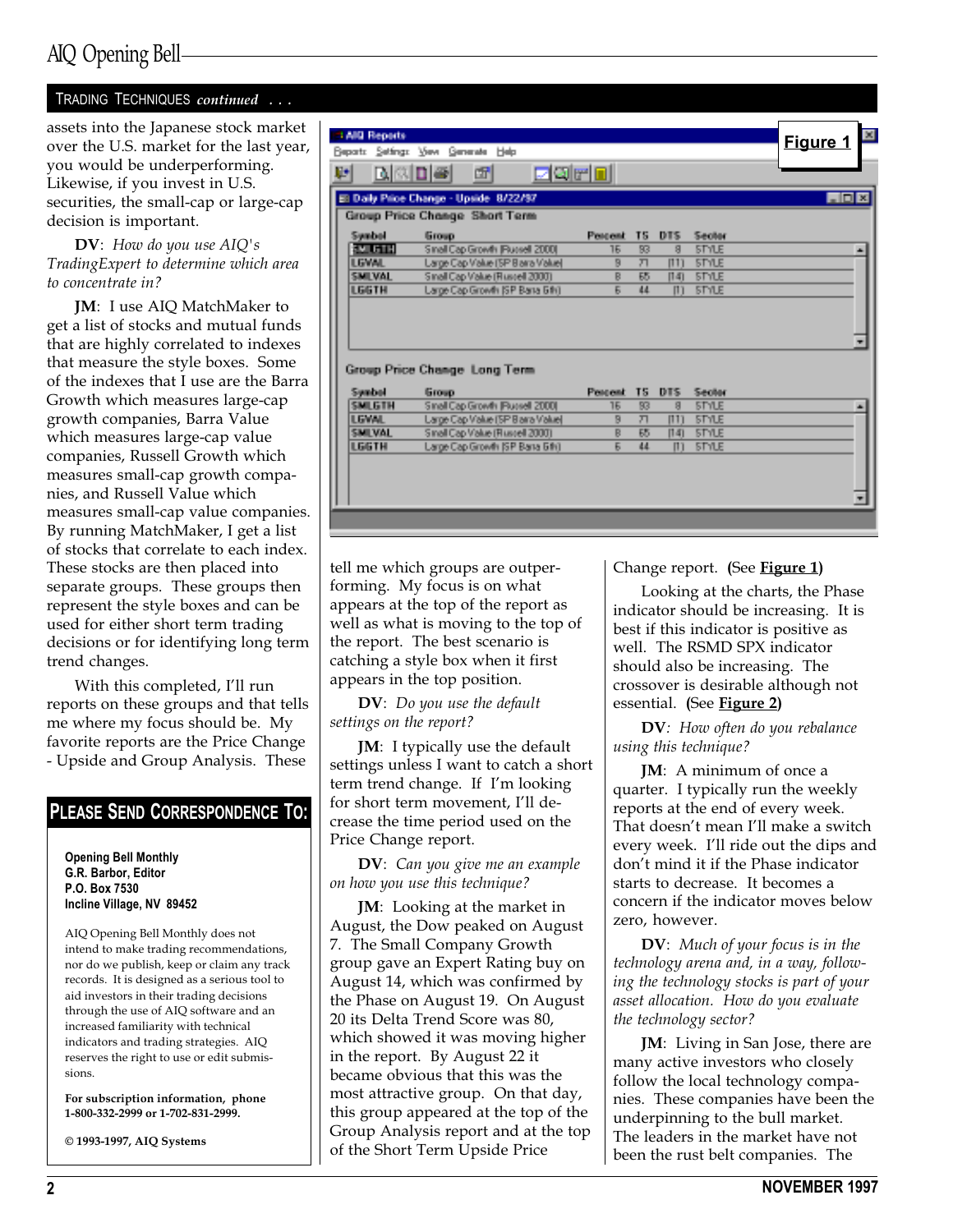#### TRADING TECHNIQUES continued ...

leaders include firms like Intel and Hewlett Packard, both of which are local companies.

DV: Being that your firm is in Silicon Valley, how much of an advantage is that for you in your technology investments?

JM: There are advantages. First, the local newspapers print a very nice list of local companies broken down into different technical industry groups. I'll use TradingExpert to create a group structure using these published groups. Being that the companies are local, it is easy to visit them or simply watch their activity. It is better to see a company with a full parking lot with a very active loading dock rather than one with sporadic parking and paint peeling off the walls.

DV: You create industry groups which represent overall technology companies and some groups that represent local technology companies. How do you narrow down which areas to be in?

JM: The group/sector analysis in TradingExpert is used to identify areas of strength. Sticking with the local companies, I've created a



market of the San Jose technology companies. Within this market are nine industry groups which is what the local newspapers follow. The stock and group reports can then be run just on the San Jose market.

DV: Which reports are your favorites?



**JM**: Much of this analysis is similar to the style box analysis. In addition to the Group Analysis report and the Price Change report, I'll follow the Group's Price Volume Divergence report and the Point & Figure Breakout report as well. I'm not aware of any other software package that takes the price level into account when constructing the Point & Figure charts. The default settings on the Point & Figure charts work well although I do increase the number of months plotted in order to see more historical data.

I'll run the daily stock reports as well. These reports, including the Price Gap report and the Point & Figure Breakout report, are examined to see if a predominance of one type of stock appears. In addition, I look for high Expert Ratings and volume increases because these often precede news items such as earnings and stock split announcements.

DV: Can you give me an example of your analysis on the San Jose market?

**JM:** We'll look at the best buying opportunity this year which came in the early spring. On March 11, the

Trading Techniques continued on page 4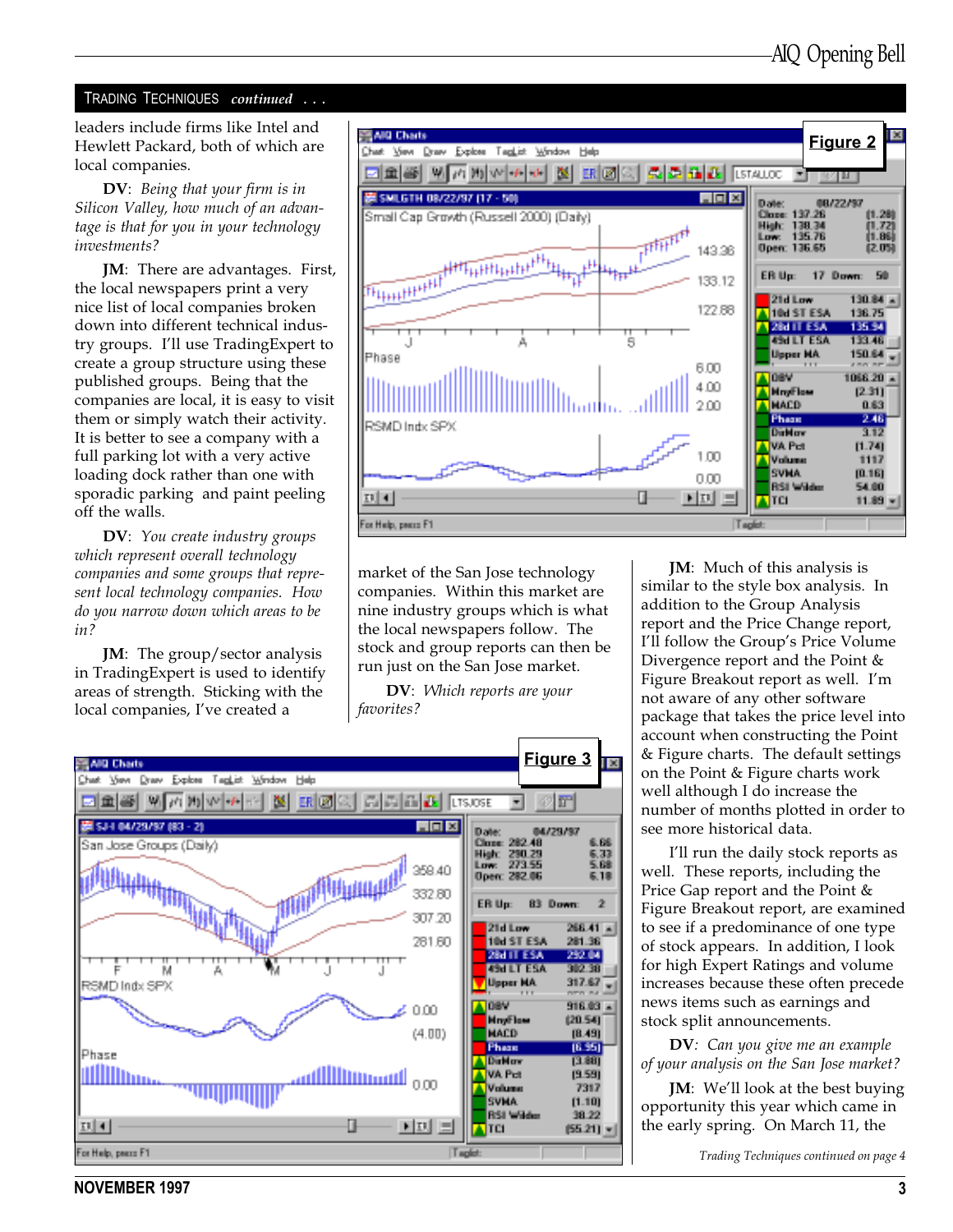## AIQ Opening Bell

#### TRADING TECHNIQUES continued ...

Dow peaked. Its low came on April 14 and on April 15 there was an Expert Rating buy signal on the market. It wasn't until April 29 that the indicators turned positive for the San Jose sector (*Figure 3*). That was when the Phase was increasing, the RSMD SPX was increasing, the Trend Score was moving higher, and the Delta Trend Score was nearly 100. Now, which groups do you buy?

The Valley Semiconductor & Equipment Mfg. group gave a 92 upside rating on April 29 (Figure 4). That was somewhat bullish but the indicators I follow were all falling into place. The group's Phase indicator was increasing along with the RSMD SPX indicator. Its Trend Score was headed coast-to-coast, from -95 to +99 and its Delta Trend Score was an impressive 109 on April 30.

Within this group, my selection was Applied Materials (AMAT). AMAT gave a 98 buy signal on April 23 and the indicators soon fell into place.

Another attractive group was the Valley Computers & Software group which gave an Expert Rating buy on





April 29. Similar to the San Jose sector and the Semiconductor group, Computer & Software's Phase indicator was increasing as was its RSMD. Its Trend Score was not at 100 but it was close and was moving higher. Sun Microsystems and Hewlett Packard were both good

selections in this group.

DV: In earlier conversations, you discussed a locally run technology fund with a money manager that you have a lot of confidence in. Which fund is this and how do you track it?

JM: The fund is Interactive Technology Value Fund (TVFQX), run by Ken Kam and Kevin Landis (888-883-3863). Kevin recently spoke to our AAII group and is very impressive. The fund's average annual rate of return since inception (mid-1994) is about 50%. You can either buy this fund or closely follow their largest stock holdings (see Table 1 for their

recent holdings).

DV: Technology stocks most often lead the market higher but they can turn on a dime, as can be seen with recent price activity. Does your asset allocation take care of these turns in the market?

JM: I've always thought that it is easier picking bottoms in the market rather than tops. The reason for this is that fear is so overpowering when the market bottoms that it is hard to miss. At market tops, on the other hand, everybody gets comfortable and you don't notice what is happening. Expert Ratings help but the market timing model is based on the overall market. Unless a decline is very steep, there are usually some arenas or style boxes that hold up well during a correction. In most cases you don't want to be in technology stocks in a weak market.

To help market timing, I have created some specialized industry groups. One group is comprised of what I call leadership stocks. When the leaders fall, the market usually follows. The leadership stock group is actually a market of a group of stocks that are highly correlated to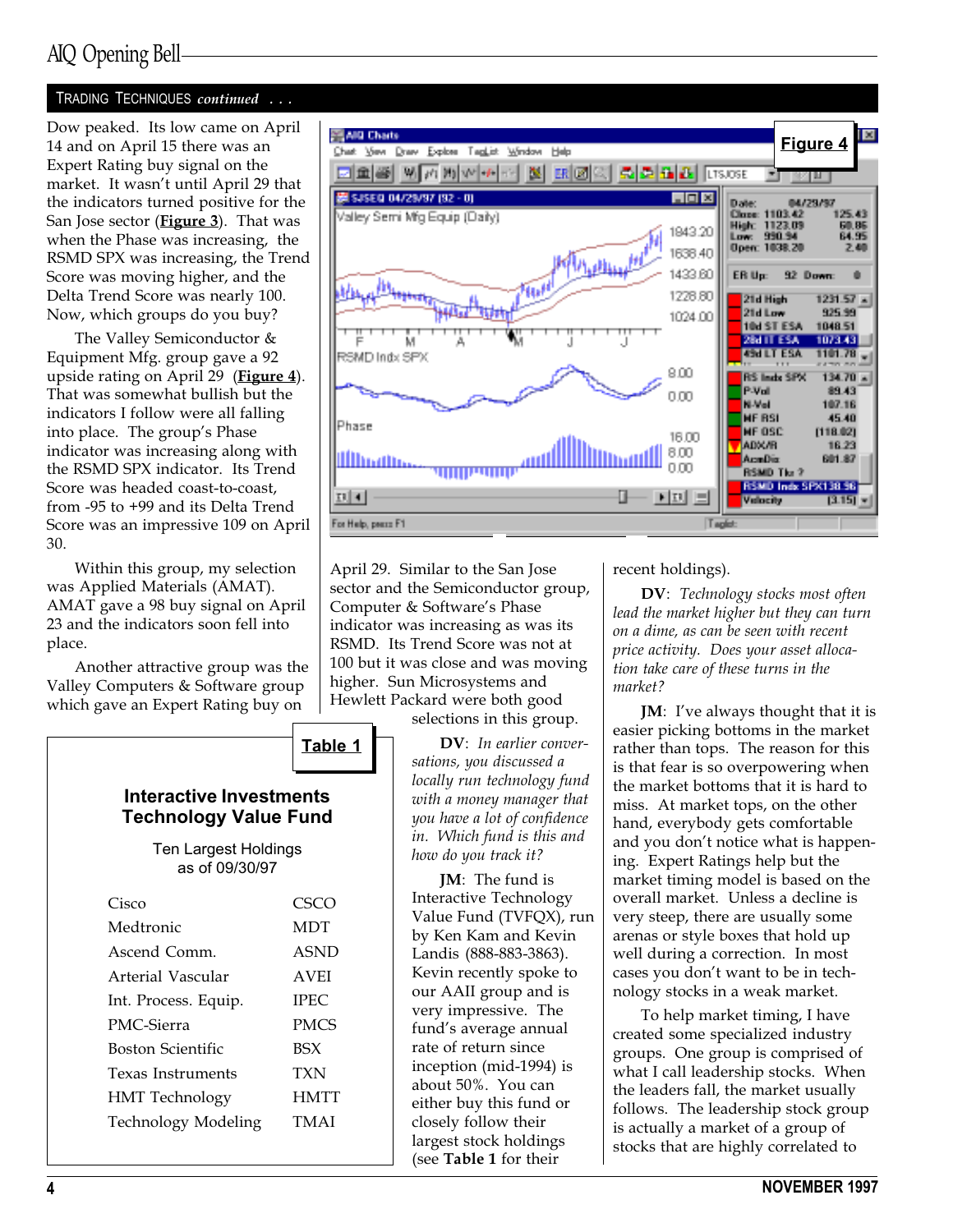#### TRADING TECHNIQUES continued . . .

the Dow. I'll use MatchMaker to check the correlations and then will visually examine the charts to see if they make sense. This group is set up to give me Expert Ratings that are independent of the normal market timing Expert Ratings.

A case in point came in March of this year. The leadership stock group gave a sell signal on March 6, a week before the market timing sell signal on March 13. It wasn't that I became bearish on the 6th but it gave me an indication that I should be wary and when the market timing sell signal came on the 13, I was mentally prepared for it.

Another recent and excellent example was when the same group of leaders began to show signs of weakness over August and September in the form of a down channel of lower tops and bottoms, declining advances in the Advance/Decline indicator, and a sharp decline in the Money Flow Oscillator (**Figure 5**). Then, on October 15 TradingExpert gave the group of leaders a 5-95 rating.



During this same period, the S&P 500 had been rising and topped out on October 7th followed by a more than 100 point decline and more than 10% over the next 14 trading days. The key to being prepared for the

decline was developing the right group of leaders and getting timely market breadth signals on the leadership stocks as a separate but closely correlated market.

 $\mathbf{D}\mathbf{V}$ : Thank you.

#### STOCK DATA MAINTENANCE

| The following table shows past and future stock splits and large dividends: |  |  |  |  |  |
|-----------------------------------------------------------------------------|--|--|--|--|--|
|                                                                             |  |  |  |  |  |

| <b>Stock</b>        |             |     | Ticker Split/Div. Approx. Date | <b>Stock</b>             |             |     | Ticker Split/Div. Approx. Date |
|---------------------|-------------|-----|--------------------------------|--------------------------|-------------|-----|--------------------------------|
| U.S. Office Prod.   | <b>OFIS</b> | 3:2 | 11/07/97                       | Varlen Corp.             | VRLN        | 3:2 | 11/19/97                       |
| Darling Int'l Inc.  | DAR         | 3:1 | 11/10/97                       | Cintas Corp.             | <b>CTAS</b> | 2:1 | 11/19/97                       |
| Elcor Corp.         | <b>ELK</b>  | 3:2 | 11/13/97                       | Harris Financial         | <b>HARS</b> | 3:1 | 11/19/97                       |
| Helix Tech.         | <b>HELX</b> | 2:1 | 11/14/97                       | <b>Travelers Group</b>   | <b>TRV</b>  | 3:2 | 11/20/97                       |
| Comair Holdings     | <b>COMR</b> | 3:2 | 11/14/97                       | <b>Texas Instruments</b> | <b>TXN</b>  | 2:1 | 11/24/97                       |
| CPB Inc.            | <b>CPBI</b> | 2:1 | 11/17/97                       | Brightpoint Inc.         | <b>CELL</b> | 2:1 | 11/24/97                       |
| Cadence Design Sys. | <b>CDN</b>  | 2:1 | 11/18/97                       | VF Corp.                 | VFC.        | 2:1 | 11/25/97                       |
| Paine Webber Grp.   | <b>PWI</b>  | 3:2 | 11/18/97                       | Southwest Airlines       | <b>LUV</b>  | 3:2 | 11/27/97                       |
| EMC Corp.           | EMC         | 2:1 | 11/18/97                       | Computer Assoc.          | <b>CA</b>   | 3:2 | 11/27/97                       |
| TSR Inc.            | TSRI        | 2:1 | 11/18/97                       | Allied Group             | <b>GRP</b>  | 3:2 | 12/01/97                       |
| York Financial      | YFED        | 5:4 | 11/18/97                       |                          |             |     |                                |

#### Name/Ticker Changes:

Crown Casino (DICE) to Crown Group (CNGR), Ha-Lo Industries (HALO) to Ha-Lo Industries (HMK) Hunt Manuf. (HUN) to Hunt Corp. (HUN), Lindsay Manuf. (LINZ) to Lindsay Manuf. (LNN) Simpson Manuf. (SMPS) to Simpson Manuf. (SIC), Sunrise Resources (SUNL) to Sunrise Int'l Leasing (SUNL) Tetra Technologies (WATR) to Tetra Technologies (TTI), Texas Industries (TXI) to TXI Corp (TXI) Tyson Foods 'A' (TYSNA) to Tyson Foods 'A' (TSN)

#### Trading Suspended:

Columbus Realty Trust (CLB), Horizon/CMS Healthcare Corp. (HHC), Louisiana Land & Expl. (LLX)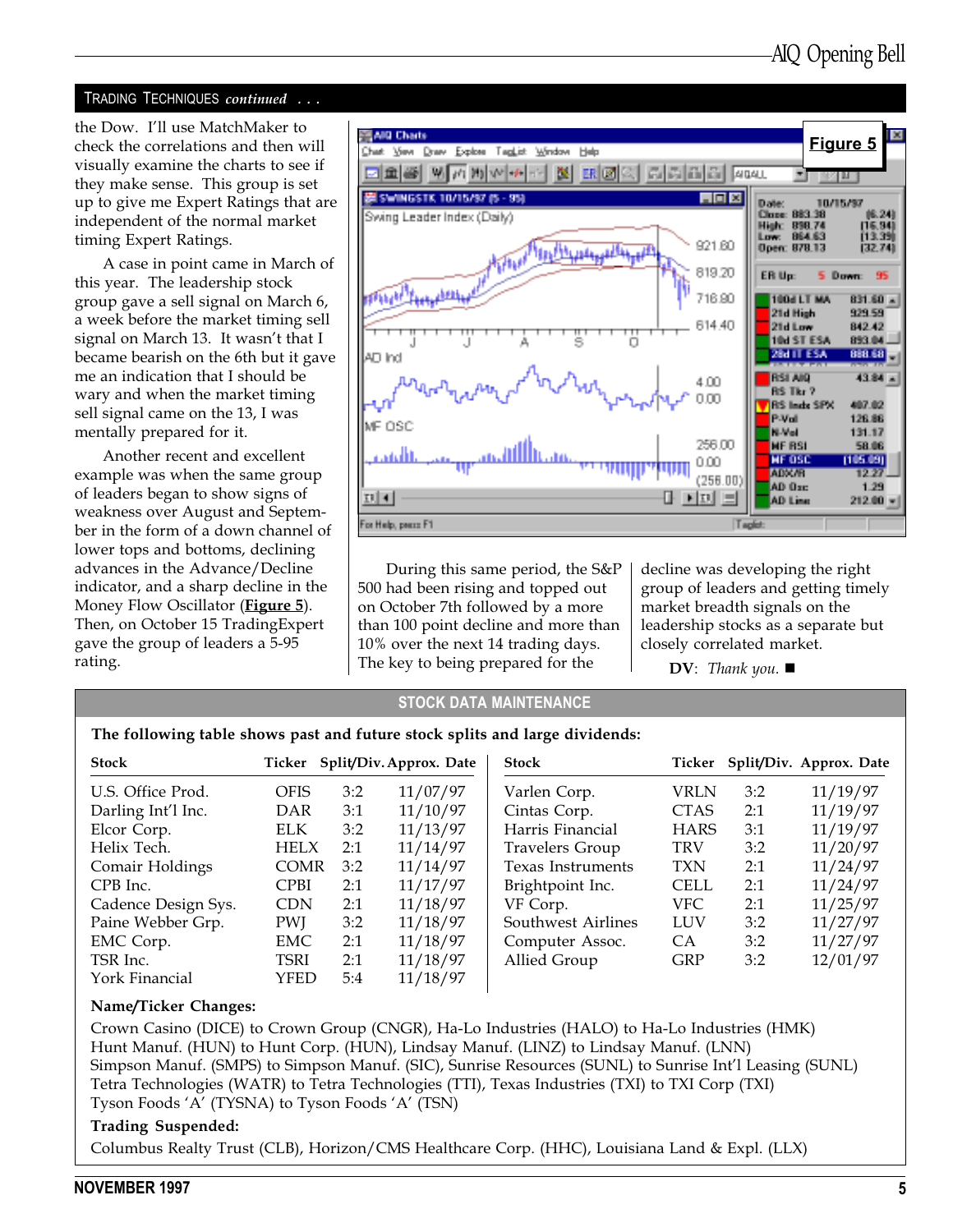### SCREENING TECHNIQUES - 2

## LOOKING FOR TURNAROUND SITUATIONS USING AIQ'S **SCREENING REPORTS** Table 2

### BY David Vomund

I iven today's highly volatile<br>market, our series on how the mechanically screen stocks<br>looking for turnaround situations is market, our series on how to mechanically screen stocks looking for turnaround situations is very timely. We are in the beginning stage of forming a model that will screen for stocks that are down and out of favor but are ripe for a reversal. In the first part of this series, we tested various price patterns. Now we'll turn to reports to see which are the most effective in identifying bullish reversals.

Since we are looking for turnaround situations, we'll apply AIQ's screening reports to stocks that are in clear downtrends. Our goal is to build an effective bottom fishing mechanical screening tool.

To begin our test using reports, we identified five periods where the market corrected, formed a bottom, and then rallied. In each case, we tested several screening reports at the market low (since the database we are using is comprised of 2000 stocks, we often used the Russell 2000 as a measure of the market).

The five dates that we used were 04/20/94, 06/27/94, 12/09/94, 07/ 23/96, and 04/11/97. These were all great times to buy stocks. Since our focus is on buying out of favor stocks rather than how to time the market, we don't mind this "hindsight is 20/ 20" market timing analysis.

On each of the five dates, we ran various stock screening reports on a database of 2000 stocks in order to see which reports best picked the bottoms of individual stocks. Since we are searching for turnaround situations, only stocks that were below both their 200-day and their 50-day moving averages were examined. The reports that we tested were Price-Volume Divergence, Persistence of Money Flow,

| Stocks Chosen with AIQ Reports vs. Russell 2000<br>Avg. Change from Date of Purchase<br>For Five Best Market Reversals 1994-97 |      |      |      |                                 |  |  |
|--------------------------------------------------------------------------------------------------------------------------------|------|------|------|---------------------------------|--|--|
|                                                                                                                                |      |      |      | 1 Day* 5 Day* 1 Month* 3 Month* |  |  |
| Russell 2000                                                                                                                   | 0.00 | 1.76 | 4.23 | 8.41                            |  |  |
| Price Vol. Divergence                                                                                                          | 0.16 | 2.29 | 4.80 | 9.10                            |  |  |
| Porsistance of ME                                                                                                              | 250. | 175  | 6 76 | 11 12                           |  |  |

Persistence of MF  $-3.59$  1.75 6.26 11.13 Accum/Dist -0.54 0.95 3.15 8.59 Weighted Action List 0.49 3.32 6.85 9.81 \* Time since entry date

Accumulation/Distribution, and the Weighted Action List.

#### Results of testing

The results of our testing are found in Table 2. Listed is the average percentage change of the stocks that fit each pattern over a one day, five day, one month, and three month time period. For reference, we also show the percentage change figures for the Russell 2000 index.

The results from this test are better than what we saw last month when we tested price patterns. This is not surprising since the calculation of the individual reports is much more complex than simply looking at a stock's price bar over the last few days.

The best performing report for the 1 day, 3 day, and 1 month time period was the Weighted Action List. This report lists the stocks that have registered confirmed Expert Rating buy signals. The Weighted Action List beat the market and had higher returns than the other three reports that were tested.

Similar to our findings in earlier Opening Bell articles, the Persistence of Money Flow report was a bad performer over short time periods but was the best performer over the

intermediate term. This is our best report for people who hold stocks for months rather than weeks.

The worst performer was the Accumulation/Distribution report, which lagged the market for the first month but caught up to the market when looking at a three month time horizon.

#### Summary to date

In our two articles on bottom fishing investing, we have tested several screening techniques that can be used to identify reversal situations. Our goal is to develop a model that can be used to select out of favor stocks during a market uptrend or to identify which stocks to purchase when the market undergoes a big selloff and is poised to rebound.

So far, our best screening techniques are outside reversal days (the stock moves lower than its previous day's low but closes higher than its previous day's high) and the Weighted Action List (stocks on confirmed Expert Rating buy signals). These two screening techniques will be used in our final model. We'll also want to incorporate the Persistence of Money Flow report when we build an intermediate term model.  $\blacksquare$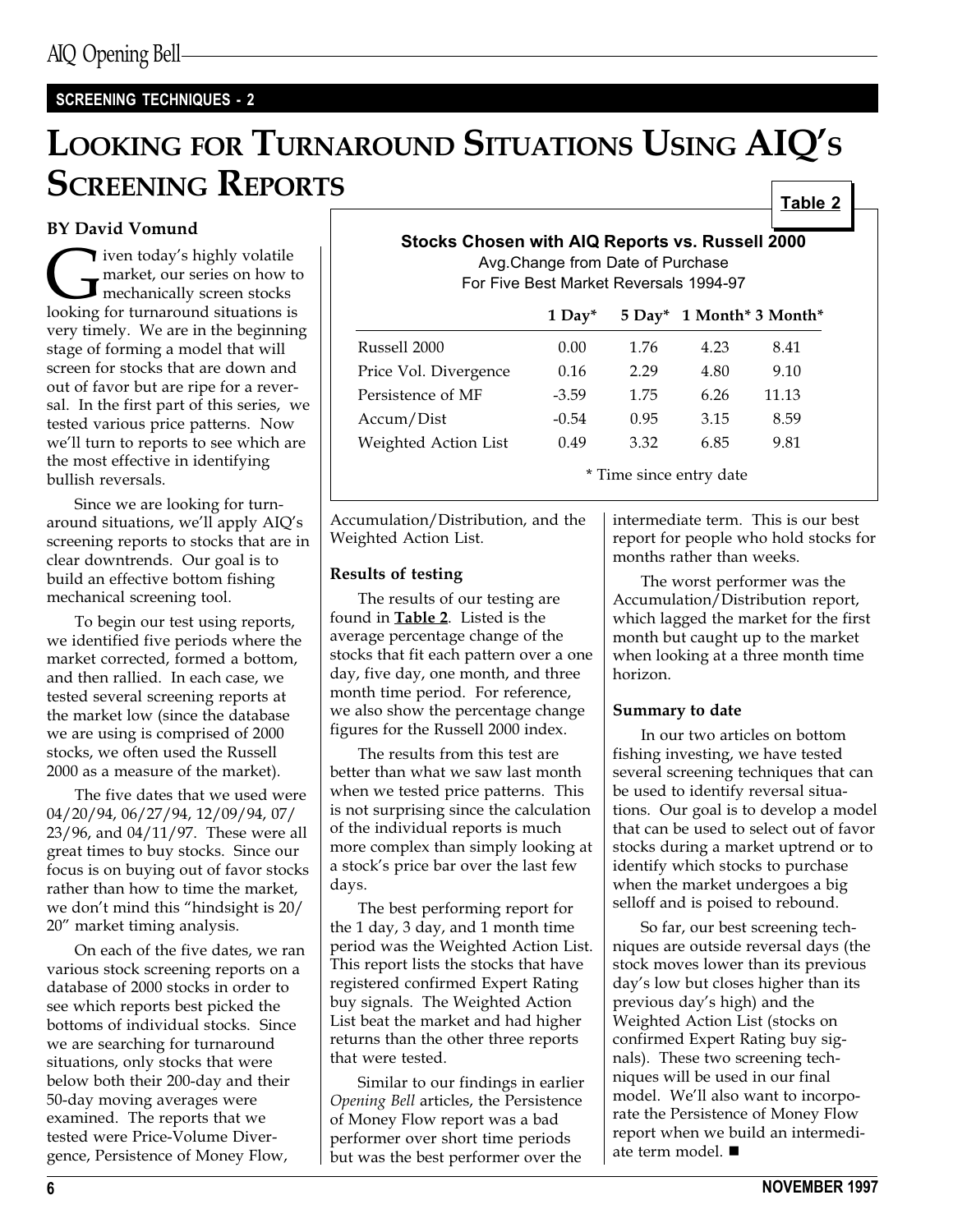#### GROUP ANALYSIS

## MORE TESTING -- WHICH GROUPS STAGE THE BIG MOVES?

#### BY David Vomund

DAVID VOMUND

**OREA** of Trading Expert's most<br>powerful features is its gro<br>you take a top-down approach by powerful features is its group analysis capability. Whether analyzing industry groups and then buy the attractive stock(s) within those groups, or a bottom-up approach by confirming that an attractive stock is in a good industry group, the industry analysis is critical. Traders want to make sure that the industry has the propensity to stage a powerful move. People don't trade high yielding utility stocks. They concentrate on groups that are volatile and can make a nice move.

Some industry groups are more likely to stage big advances than others. In a strong bullish market, a technology group very often beats the market's return whereas an

electric utility group will typically underperform the market. The question we want to answer is what groups have the propensity to stage big moves.

When we discussed which groups have the propensity to stage big moves in last month's Opening Bell, we focused on the AIQ Pyramid industry group structure which contains large company stocks. This month, our focus is on the AIQALL structure, which contains both large and small company stocks.

The AIQALL industry group structure comes free with the TradingExpert software package. It is a large industry structure that classifies about 6000 stocks into industry groups. Anytime you add a stock to your database, it will be automatically placed into an industry group as long as the newly added stock is one of the 6000 stocks



classified in the structure.

In calculating our AIQALL structure in this test, I used a database of about 2300 stocks. Some people have larger databases but I find that the maintenance of a large database of stocks is not worth the effort. Many of the companies in large databases are thinly traded, have large bid-ask spreads, and do little to improve the accuracy of industry groups.

To determine which groups have a propensity to move, we calculated the quarterly returns for the AIQALL industry groups beginning in 1994. We counted the number of times that each group was one of the 15 best performers or one of the 15 worst performers for the quarter. The groups that often rise to the top or fall to the bottom of the quarterly Price Change report are the ones that have the inherent volatility to stage a strong advance or undergo a steep drop.

A list of the groups that appeared most often in the Price Change report appears in **Table 3** (see page 8). The groups are sorted by the number of times that they appear at the top or bottom of the report. Most people expect technology groups to lead the list of volatile groups, and that is just what happened. The group that appeared at either the top or bottom of the Price Change report most often was the Electrical (Semiconductor Equipment) group. It appeared at the top or bottom of the report nine times over our testing time period. Several other technology groups appeared often in our testing.

Some of the groups that appeared often in the Price Change report surprised us. One surprise is the Steel (Specialty Alloys) group

Group Analysis continued on page 8

NOVEMBER 1997 7